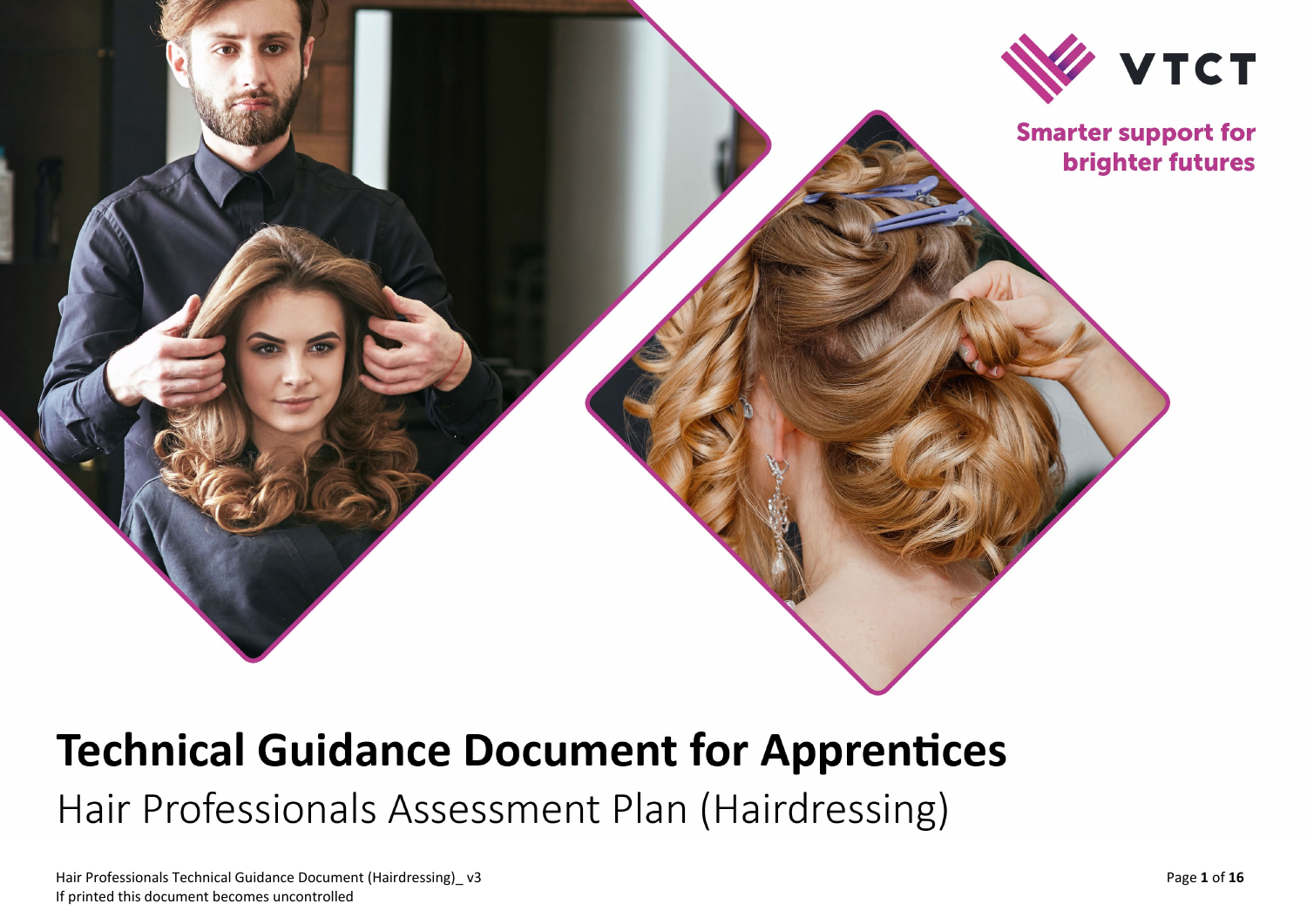

| <b>Consultation</b>                                                                                                                                     |                                                                                                                                                                                                     |                                 |                                                                               |                                             |
|---------------------------------------------------------------------------------------------------------------------------------------------------------|-----------------------------------------------------------------------------------------------------------------------------------------------------------------------------------------------------|---------------------------------|-------------------------------------------------------------------------------|---------------------------------------------|
| Question                                                                                                                                                | Answer                                                                                                                                                                                              |                                 |                                                                               |                                             |
| How many consultations will be observed by the<br>Apprenticeship Assessor during the End-point<br>Assessment for the Hair Professionals (Hairdressing)? | The Apprenticeship Assessor will observe all of the consultations performed by the apprentice throughout<br>their End-point Assessment.                                                             |                                 |                                                                               |                                             |
| What are adverse hair, skin and scalp conditions?                                                                                                       | Examples of adverse hair conditions would include: trichorrhexis nodosa, damaged cuticle, alopecia.<br>Examples of adverse skin and scalp conditions would include: psoriasis, scars, moles, cysts. |                                 |                                                                               |                                             |
| How can client's lifestyle be covered?                                                                                                                  | Examples of the client's lifestyle include; work, religion, age, time, gender, personality.                                                                                                         |                                 |                                                                               |                                             |
| What are the different hair classifications?                                                                                                            | Type 1:                                                                                                                                                                                             | 1a Fine/thin<br><b>Straight</b> | <b>Hair classifications table</b><br><b>1b Medium</b><br>Straight with volume | <b>1c Coarse</b><br>Straight difficult hair |
|                                                                                                                                                         | <b>Straight Hair</b>                                                                                                                                                                                | 2a Fine/thin                    | <b>2b Medium</b>                                                              | <b>2c Coarse</b>                            |
|                                                                                                                                                         | Type 2:<br><b>Wavy Hair</b>                                                                                                                                                                         | 'S' Pattern                     | Frizzy 'S' pattern                                                            | Very frizzy 'S' pattern                     |
|                                                                                                                                                         |                                                                                                                                                                                                     | 3a Fine/thin                    | <b>3b Medium</b>                                                              | <b>3c Coarse</b>                            |
|                                                                                                                                                         | Type 3:<br><b>Curly Hair</b>                                                                                                                                                                        | Soft curl                       | Loose curl                                                                    | Tight curl                                  |
|                                                                                                                                                         |                                                                                                                                                                                                     | 4a Fine/thin                    | <b>4b Medium</b>                                                              | <b>4c Coarse</b>                            |
|                                                                                                                                                         | Type 4:<br>Very curly hair                                                                                                                                                                          | Tight coiled curl<br>pattern    | 'Z' pattern and spring<br>curl                                                | Tight 'Z' pattern                           |
|                                                                                                                                                         |                                                                                                                                                                                                     |                                 |                                                                               |                                             |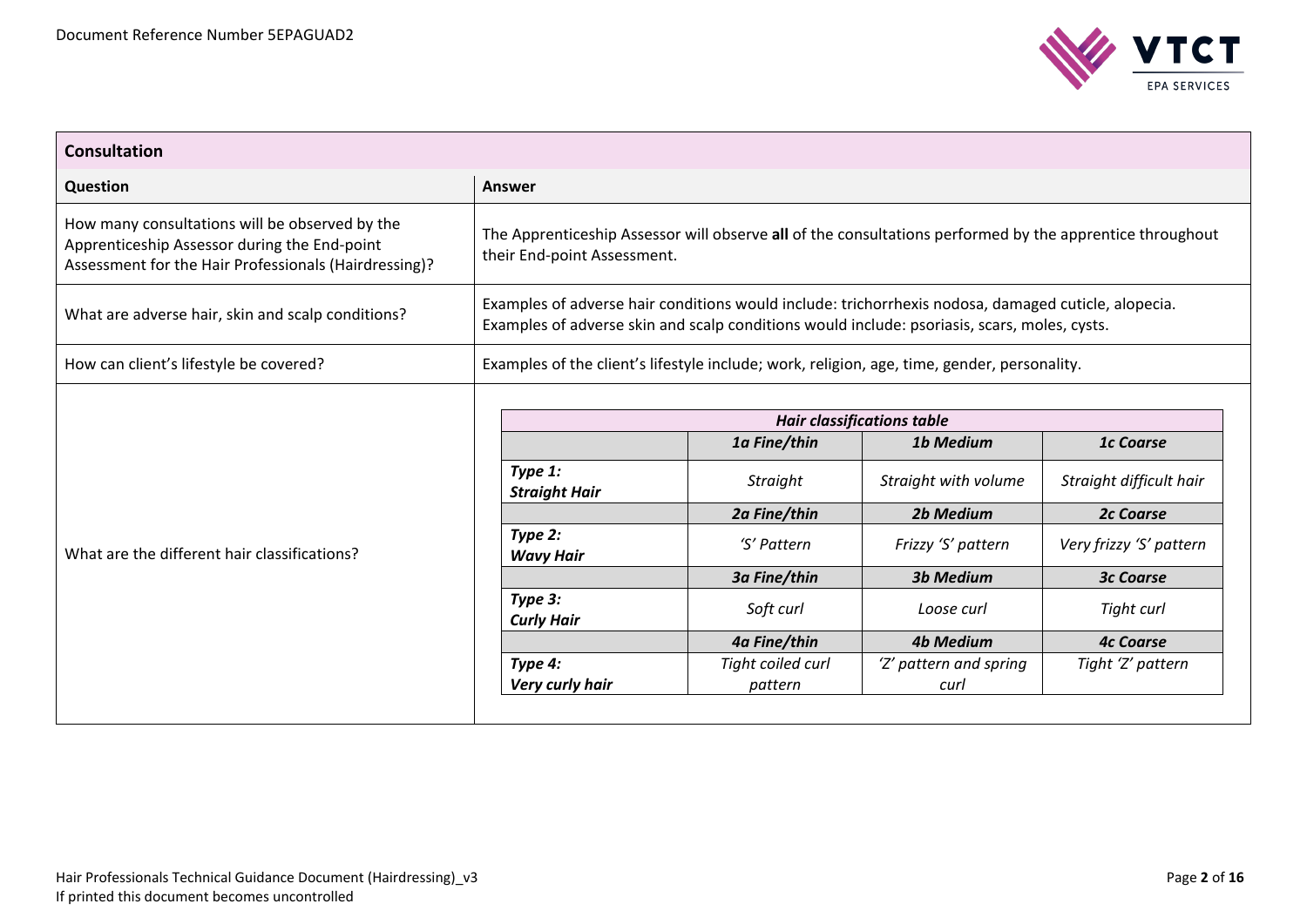

| How can the apprentice identify suspected infections or<br>infestations if the client did not have any?    | VTCT has produced a Client Declaration Form in which the apprentice will sign to confirm that their clients do<br>not have any signs of infections or infestations. This can also be evidenced on a consultation sheet. Examples<br>of suspected infections include; ringworm (tinea capitis), impetigo, folliculitis.<br>Examples of suspected infestations include; scabies, head lice (pediculosis capitis).                            |
|------------------------------------------------------------------------------------------------------------|--------------------------------------------------------------------------------------------------------------------------------------------------------------------------------------------------------------------------------------------------------------------------------------------------------------------------------------------------------------------------------------------------------------------------------------------|
| Does the apprentice have to take into account all of the<br>factors that may limit or affect the services? | The apprentice has to take into account the factors that may limit and/or affect the services (where<br>applicable). The clients' lifestyle, test results and hair classifications are applicable to each client. Any adverse<br>hair, skin and scalp conditions and the incompatibility of previous services and products used are not<br>applicable to every client. Therefore, these would not be taken into account if not applicable. |
| Does the apprentice have to take into account all of the<br>hair characteristics?                          | Yes, this is a requirement across the different technical components of the Hair Professionals Assessment<br>Plan (Hairdressing). Examples of different hair classifications include; hair density, hair texture, hair elasticity,<br>hair porosity, hair condition, hair length, hair growth patterns.                                                                                                                                    |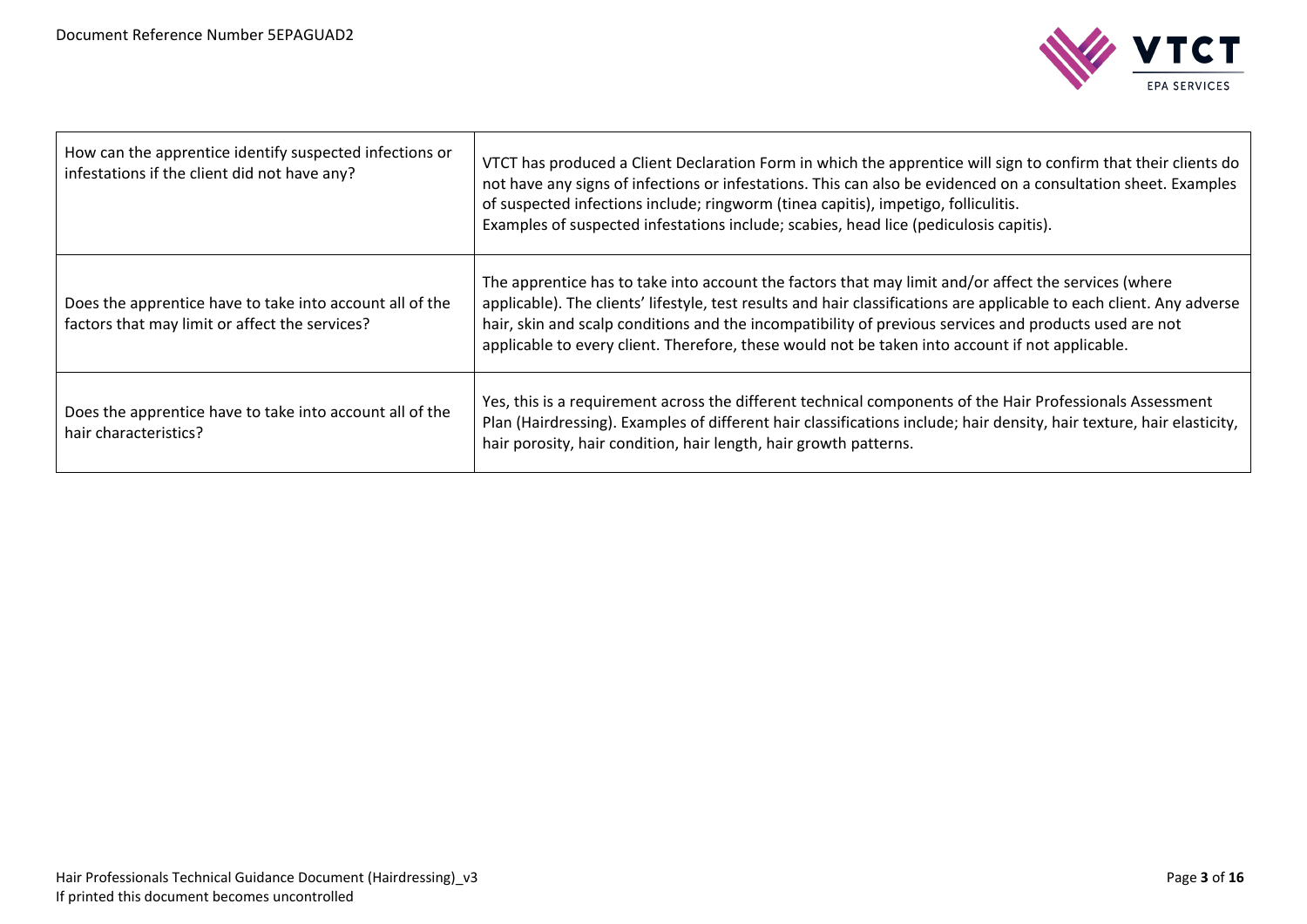

| Shampoo, condition and treat the hair and scalp                                      |                                                                                                                                                                                                                |  |
|--------------------------------------------------------------------------------------|----------------------------------------------------------------------------------------------------------------------------------------------------------------------------------------------------------------|--|
| Question                                                                             | Answer                                                                                                                                                                                                         |  |
| Are gloves required to be worn for the shampooing and                                | No, this is not a requirement for the shampooing and conditioning process unless the apprentice is suffering                                                                                                   |  |
| conditioning services?                                                               | from a skin condition, for example contact dermatitis.                                                                                                                                                         |  |
| How many shampooing and conditioning services will be                                | The Apprenticeship Assessor will observe at least one shampooing and conditioning service throughout the                                                                                                       |  |
| assessed?                                                                            | End-point Assessment.                                                                                                                                                                                          |  |
| Can you achieve a distinction grade in the shampooing<br>and conditioning component? | No, the shampoo, condition and treat the hair and scalp component is graded fail/pass only.                                                                                                                    |  |
| What is an effleurage massage technique and when it is                               | The effleurage massage technique is a slow, stroking movement using the palms of the hands to spread the                                                                                                       |  |
| used?                                                                                | product onto the hair. It is used during both the shampooing and the conditioning process.                                                                                                                     |  |
| What is a rotary massage technique and when it is used?                              | The rotary massage technique is performed by small, circular movements using the pads of fingers to<br>stimulate the scalp and remove dirt and grease from the hair. It is used during the shampooing process. |  |
| What is a friction massage technique and when it is                                  | The friction massage is a quick rubbing movement, using the pads of the fingers to deep clean any difficult                                                                                                    |  |
| used?                                                                                | areas of the head. It is used during the shampooing process.                                                                                                                                                   |  |
| What is a petrissage massage technique and when is it                                | The petrissage massage technique is performed by deep, kneading movements to relax the client whilst                                                                                                           |  |
| used?                                                                                | stimulating the sebaceous glands and the blood supply. It is used during the conditioning process.                                                                                                             |  |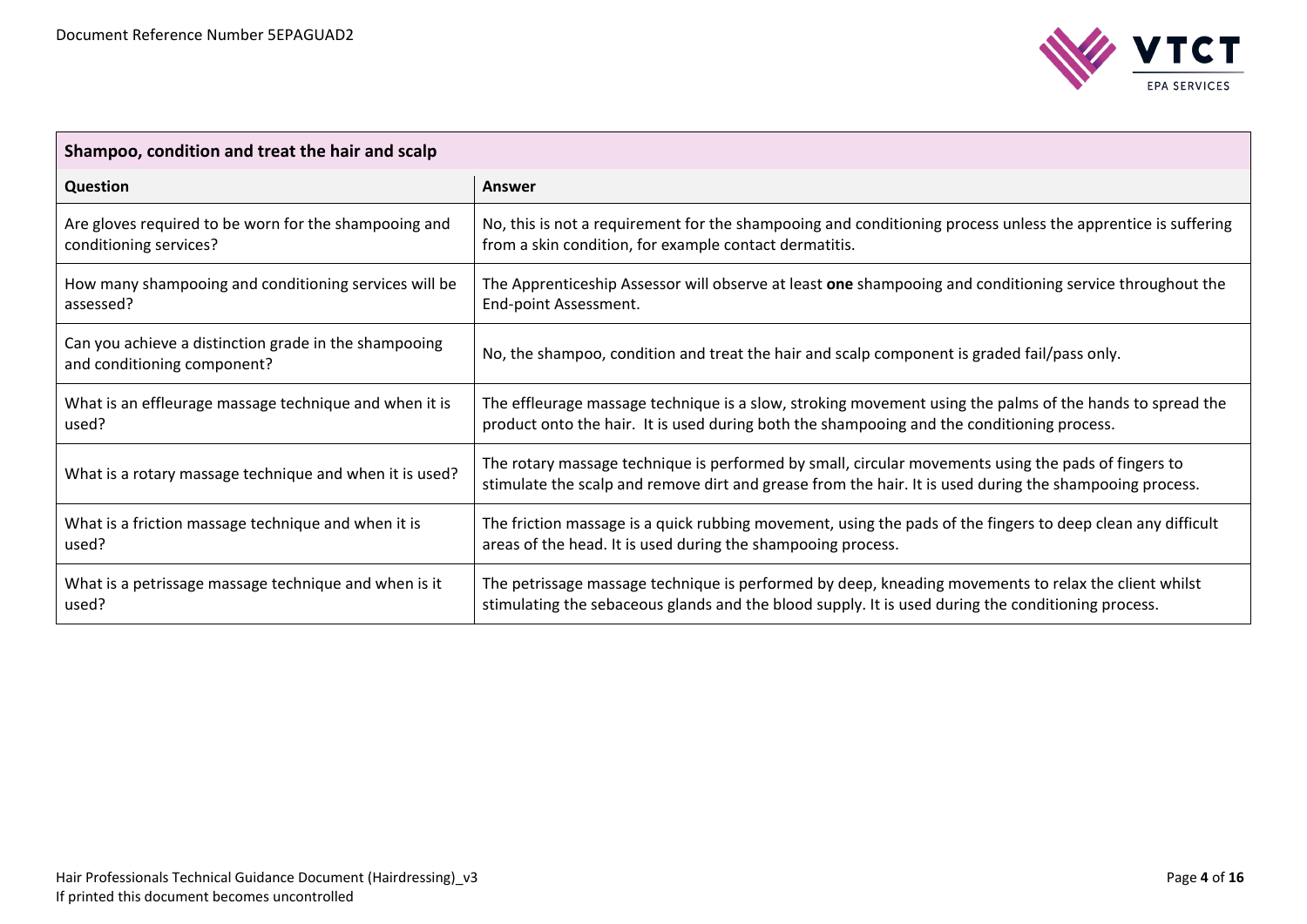

| Cut hair using a range of techniques to create a variety of looks                                     |                                                                                                                                                                                                                                                                                                                              |  |
|-------------------------------------------------------------------------------------------------------|------------------------------------------------------------------------------------------------------------------------------------------------------------------------------------------------------------------------------------------------------------------------------------------------------------------------------|--|
| <b>Question</b>                                                                                       | <b>Answer</b>                                                                                                                                                                                                                                                                                                                |  |
| How many creative restyles are required for the<br>End-point Assessment?                              | One creative restyle is required for the End-point Assessment.                                                                                                                                                                                                                                                               |  |
| How many different cutting techniques are required to<br>be demonstrated during the creative restyle? | During the creative restyle, the apprentice is required to use a minimum of any three of the following cutting<br>techniques:<br>Club cutting<br>Freehand<br>Scissor over comb<br>$\bullet$<br>Texturising (may include razoring)<br>Precision cutting technique (including disconnection)<br>Fringe cutting<br>Clipper work |  |
| What is the definition of a club cutting technique?                                                   | The club cutting technique is also known as blunt cutting. This cutting technique involves cutting the hair<br>straight whilst holding the hair with tension between the fingers.                                                                                                                                            |  |
| What is the definition of a freehand cutting technique?                                               | The freehand cutting technique is used when tension is not required. The hair is not held in the fingers whilst<br>cutting. A comb can be used for positioning and cutting the hair such as when cutting a fringe, allowing for<br>the natural fall of the hair over the ears and whilst cutting the hair one length.        |  |
| What is the definition of a scissor over comb cutting<br>technique?                                   | The scissor over comb cutting technique is used when the comb is used to lift and support the hair to be cut.<br>The hair is cut with the scissor over the comb. Examples would include: when a graduated effect is required,<br>blending short hair into the neck area.                                                     |  |
| What is the definition of a texturising cutting technique?                                            | Texturising cutting techniques are used to reduce any lines and bulk from the hair in order to create a softer<br>and more textured effect. Texturising techniques can include point cutting, slicing, brick cutting, etc. A razor<br>can be used to perform thinning techniques and slicing.                                |  |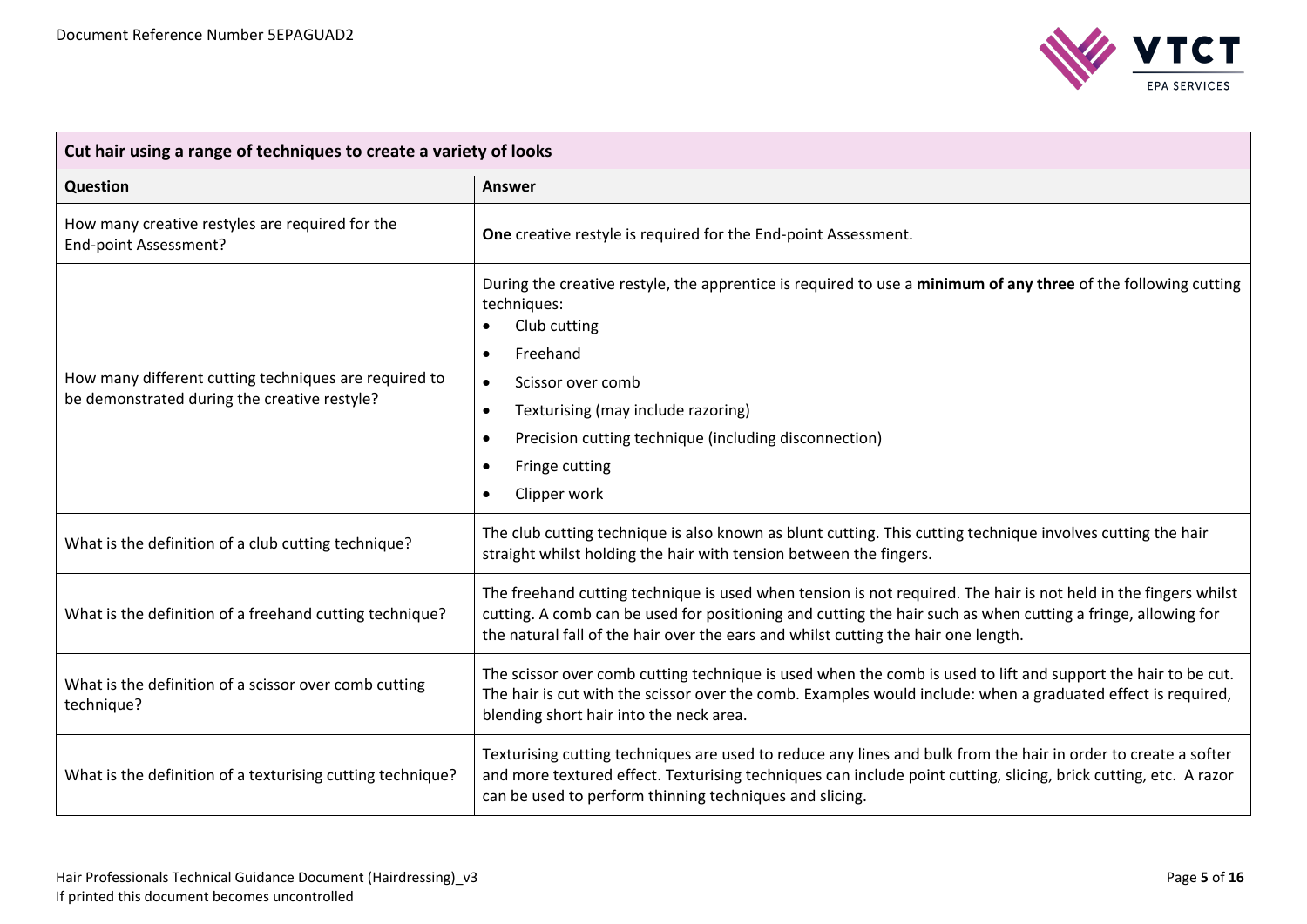

| What is the definition of a precision cutting technique?                                | Precision cutting is a technique that is used to create bold, sharp, precise haircuts. This technique would<br>create a blunt line in the haircut.            |
|-----------------------------------------------------------------------------------------|---------------------------------------------------------------------------------------------------------------------------------------------------------------|
| What is the definition of 'disconnection'?                                              | Disconnection is used to create a demarcation area between two different levels. Longer lengths of hair do<br>not blend or join with shorter lengths of hair. |
| What is a 'creative' restyle?                                                           | A creative restyle changes the shape and the length of a haircut. A creative restyle would include the use of a<br>range of different cutting techniques.     |
| Can the apprentice use a razor and texturising scissors<br>during the creative restyle? | Yes, the apprentice can use both of these tools during the creative restyle.                                                                                  |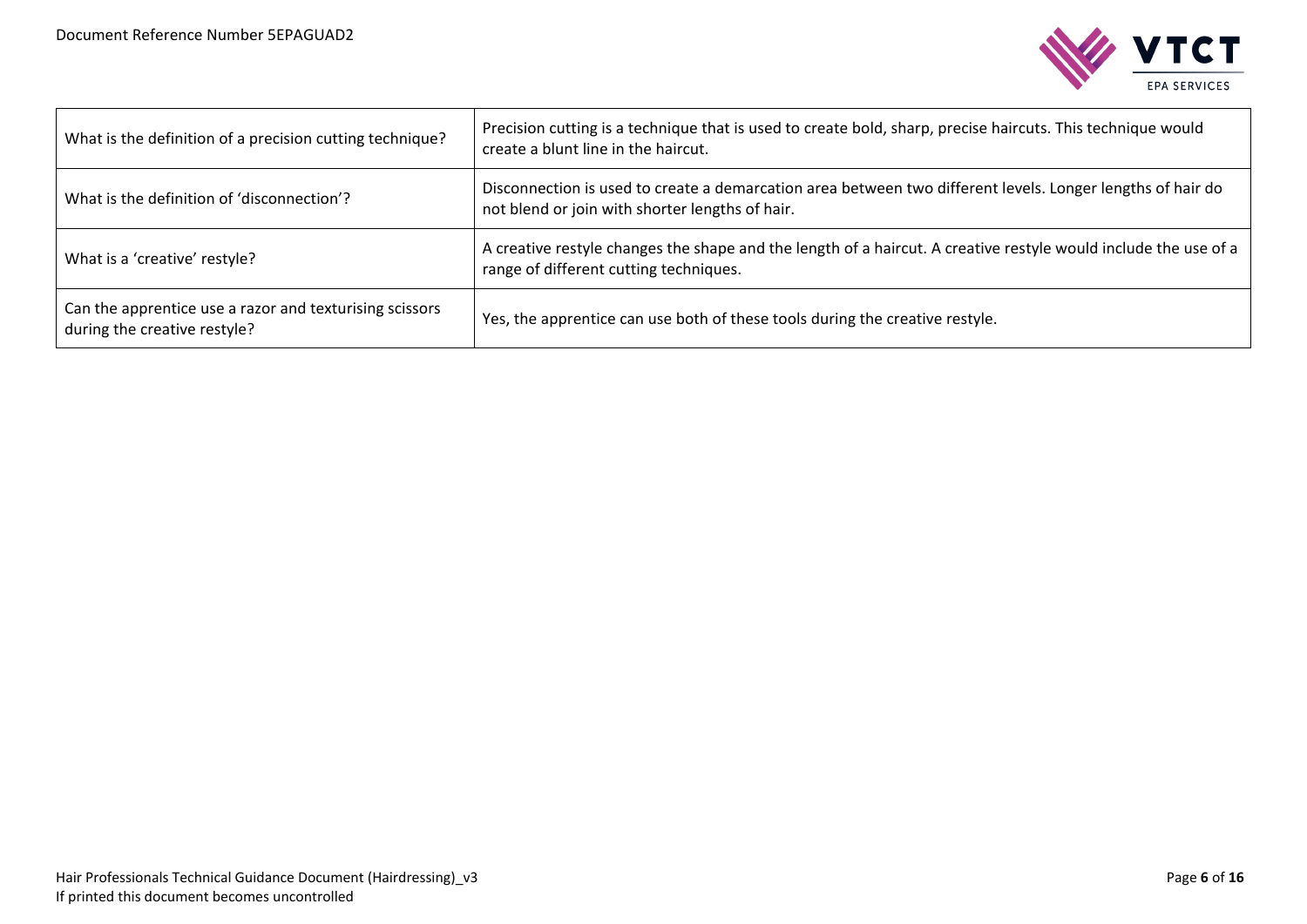

 $\overline{\phantom{0}}$ 

| Style and finish hair using a range of techniques                                            |                                                                                                                                                                                                                                              |  |
|----------------------------------------------------------------------------------------------|----------------------------------------------------------------------------------------------------------------------------------------------------------------------------------------------------------------------------------------------|--|
| Question                                                                                     | Answer                                                                                                                                                                                                                                       |  |
| How many blow-dries are required for the style and finish<br>component?                      | For the style and finish unit, one blow-dry which must create volume, movement and curl is required.                                                                                                                                         |  |
| How much hair must be taken up when completing the<br>hair up style?                         | The minimum amount of hair that should be taken during the hair up style is 80%.                                                                                                                                                             |  |
| Does the apprentice have to cover a setting technique<br>during the End-point Assessment?    | Yes, the apprentice must cover a minimum of one setting technique for the style and finish component:<br>Rollering<br>$\bullet$<br>Wrap setting<br>$\bullet$<br>Pin curling to give volume<br>$\bullet$<br>Pin curling to give flat movement |  |
| How many products must be used during the style and<br>finish component?                     | A minimum of two products must be used from the following:<br>Heat protectors<br>Sprays<br>$\bullet$<br>Mousse<br>Creams<br>$\bullet$<br>Gels<br>$\bullet$<br>Serums<br>Setting lotions<br>Wax                                               |  |
| Do all of the factors have to be taken into account for the<br>style and finish component?   | All of the factors are required to be taken into account (where applicable). For example the quantity of added<br>hair will not be applicable to all clients.                                                                                |  |
| Does the apprentice have to blow-dry hair that is above<br>and below the shoulder in length? | The apprentice is required to style hair that is above and below the shoulder in length. One of these styles<br>must be a blow-dry which creates volume, movement and curl in the hair. The other style required is a hair<br>up style.      |  |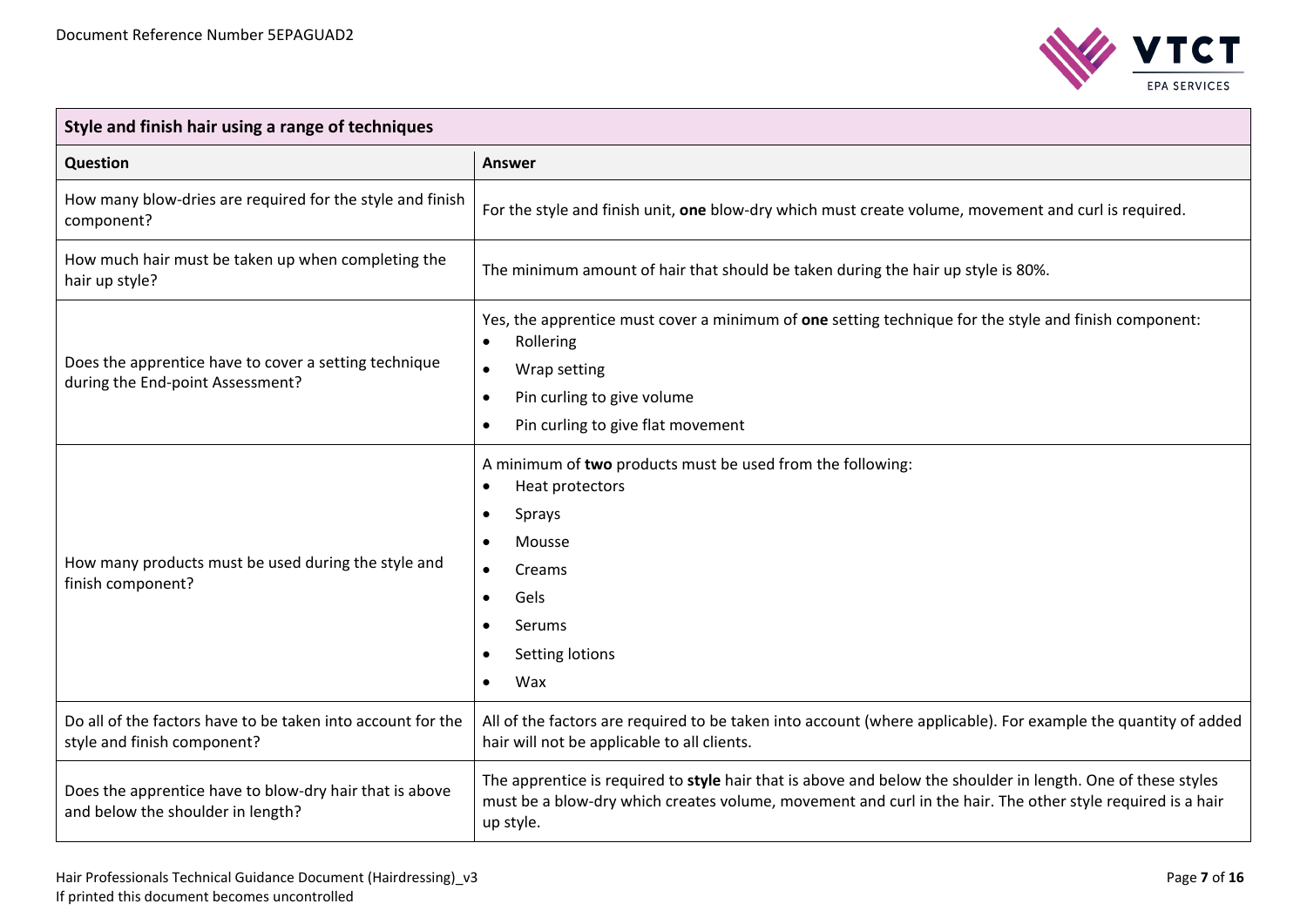

| Can the apprentice leave the brushes in the client's hair<br>to cool whilst performing a round brush blow-dry?                                                                                                                       | It is sufficient for the apprentice to leave the brushes in the client's hair to cool.                                                                                                                                                                                                         |
|--------------------------------------------------------------------------------------------------------------------------------------------------------------------------------------------------------------------------------------|------------------------------------------------------------------------------------------------------------------------------------------------------------------------------------------------------------------------------------------------------------------------------------------------|
| Is this classified as a setting technique?                                                                                                                                                                                           | No, this is not classified as a setting technique, this is classified as a blow-dry.                                                                                                                                                                                                           |
| Does the apprentice have to style above and below the<br>shoulder length hair for the style and finish component?                                                                                                                    | Yes, this is outlined in the Hair Professionals Assessment Plan (Hairdressing) for this component.                                                                                                                                                                                             |
| What is classified as hair that is above and below the<br>shoulder in length?                                                                                                                                                        | Figure 1<br>Above the shoulder<br>Below the shoulder                                                                                                                                                                                                                                           |
| If the apprentice performs a round brush blow-dry and<br>then uses pin curl clips to secure the curls in place and<br>then allows them to cool, will this cover the required<br>setting technique in the style and finish component? | Yes, if the client's hair is blow-dried and then secured with the used of pin curls, this would cover the specific<br>requirements of a setting technique within the style and finish component.                                                                                               |
| Can heated styling equipment be used prior to secure the<br>hair into pin curls?<br>Is this classed as a setting technique?                                                                                                          | Yes, this is sufficient to curl the hair with heated styling equipment and then secure the hair with pin curl<br>clips to cover the requirement of a setting technique, although a round brush blow-dry which creates<br>volume, movement and curl must still be performed for this component. |
| Can the round brush blow-dry that creates volume,<br>movement and curl be assessed independently from a<br>setting technique?                                                                                                        | Yes, the round brush blow-dry and the setting technique can be assessed independently.                                                                                                                                                                                                         |
| When a round brush is used to blow-dry a bob, would<br>this cover the 'curl' requirement of the style and finish<br>component?                                                                                                       | No, the apprentice is required to create a defined curl within the round brush blow-dry that creates volume,<br>movement and curl in the hair.                                                                                                                                                 |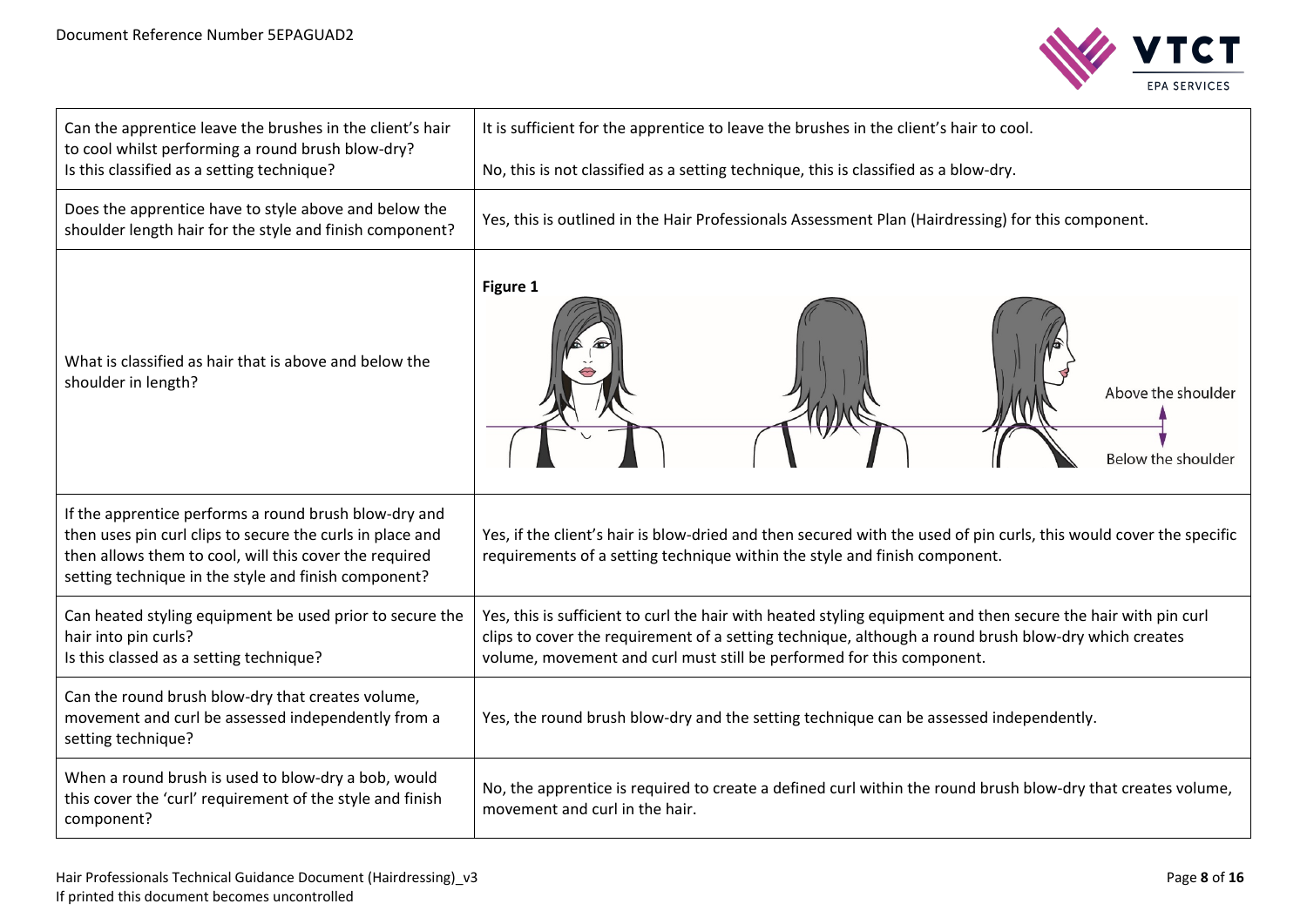

| Can added hair be used for the hair up style?                                           | Yes, added hair can be used to enhance the hair up style if required.                                                 |
|-----------------------------------------------------------------------------------------|-----------------------------------------------------------------------------------------------------------------------|
| Can heated rollers be used for the setting technique<br>requirement?                    | Yes, heated rollers can be used for the requirement of the setting technique for this component.                      |
| How much of the hair is to be set to meet the<br>requirements of the setting technique? | When performing a setting technique, the whole head must be covered, excluding the fringe area (where<br>applicable). |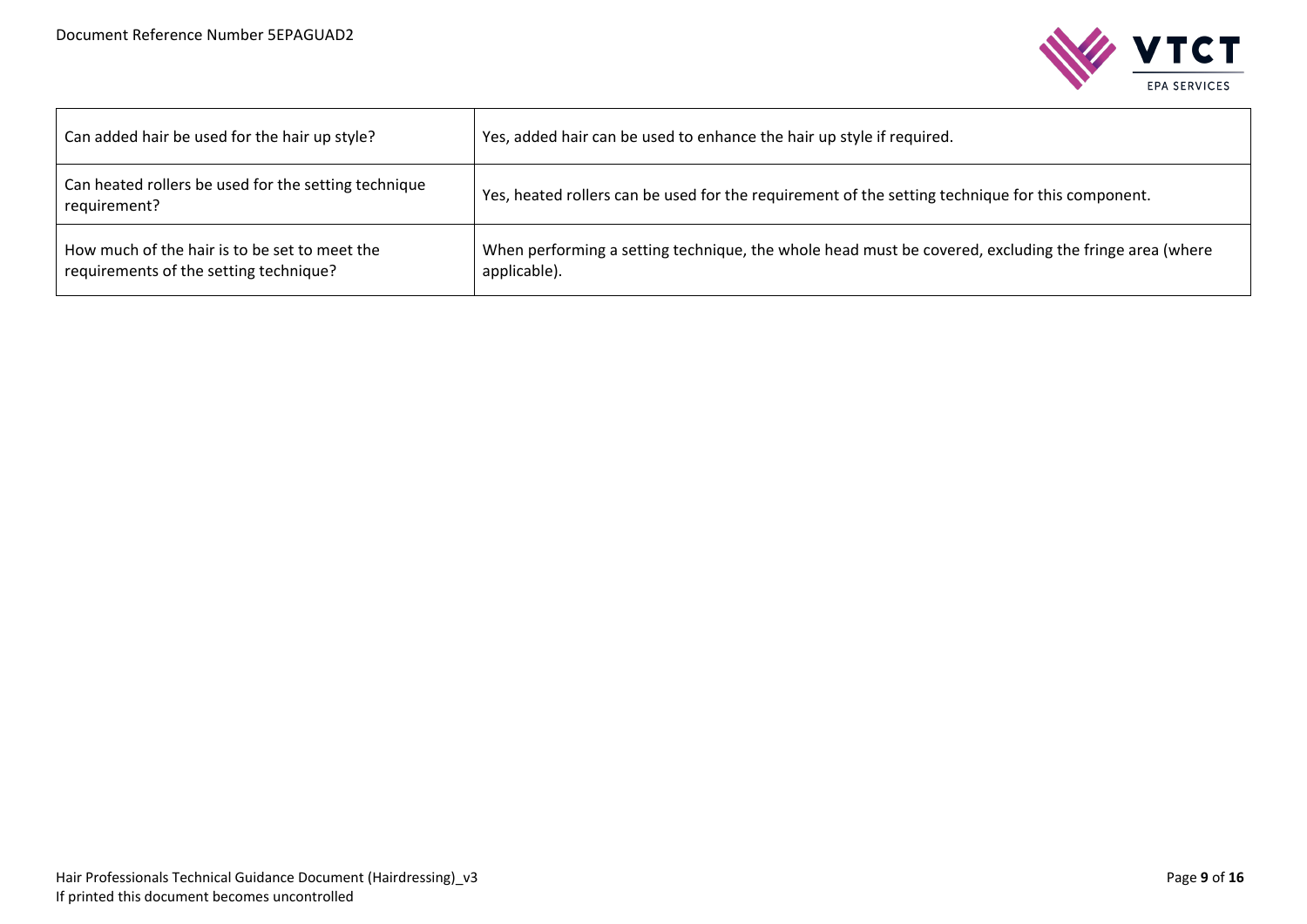

| Colour and lighten hair using a range of techniques                                                                                            |                                                                                                                                                                                                                                                                                                                                                                                                                                         |  |
|------------------------------------------------------------------------------------------------------------------------------------------------|-----------------------------------------------------------------------------------------------------------------------------------------------------------------------------------------------------------------------------------------------------------------------------------------------------------------------------------------------------------------------------------------------------------------------------------------|--|
| Question                                                                                                                                       | Answer                                                                                                                                                                                                                                                                                                                                                                                                                                  |  |
| When should a skin test be performed?                                                                                                          | A skin allergy test must be performed following the manufacturer's instructions, 24-48 hours prior to the<br>colouring and lightening service.                                                                                                                                                                                                                                                                                          |  |
| Who is responsible for conducting the tests?                                                                                                   | The apprentice is responsible for conducting all of the tests.                                                                                                                                                                                                                                                                                                                                                                          |  |
| The apprentice does not evidence that a skin test has<br>been performed on the client; can the colouring and<br>lightening service take place? | The apprentice must have evidence that a skin test has been conducted on the client that they are to<br>perform the colouring and lightening service on. If there is no evidence of a skin test, the colouring and<br>lightening service will not be able to be performed on the day of the End-point Assessment.                                                                                                                       |  |
| How can the apprentice evidence that a skin test has<br>taken place?                                                                           | VTCT has devised a Client Declaration Form to evidence that the required tests (where applicable) and<br>inspections have been conducted on each client. The Client Declaration Forms must be made available to the<br>Apprenticeship Assessor on the day of the End-point Assessment and also held in the centre for twelve<br>months.                                                                                                 |  |
| What is the definition of an incompatibility test?                                                                                             | If there are any suspicions of metallic salts being present in the hair which may react with professional<br>colouring products, an incompatibility test must be performed prior to the colouring and lightening service.                                                                                                                                                                                                               |  |
| Is the apprentice required to perform an incompatibility<br>test on the day of their End-point Assessment?                                     | The apprentice is not required to complete an incompatibility test on the day of the End-point Assessment.<br>The apprentice would only need to perform an incompatibility test if this was applicable to their client, i.e. if<br>the apprentice was unsure of the previous colouring products used on their client's hair. If an incompatibility<br>test has been conducted this must be evidenced on a VTCT Client Declaration Form. |  |
| What is the definition of a porosity test?                                                                                                     | A porosity test is performed to identify how porous the hair is. Whilst performing the test the hair's cuticles<br>will feel smooth or rough. This test is performed on dry hair, by taking a few strands of hair and sliding the<br>fingers along the hair shaft. The test is carried out prior to any service.                                                                                                                        |  |
| What is the definition of an elasticity test?                                                                                                  | An elasticity test is to test the strength of the hair's cortex. This test is performed before any service and it is<br>carried out on wet/dry hair. Take one or two strands of hair and stretch the hair a couple of times between<br>the finger and the thumb.                                                                                                                                                                        |  |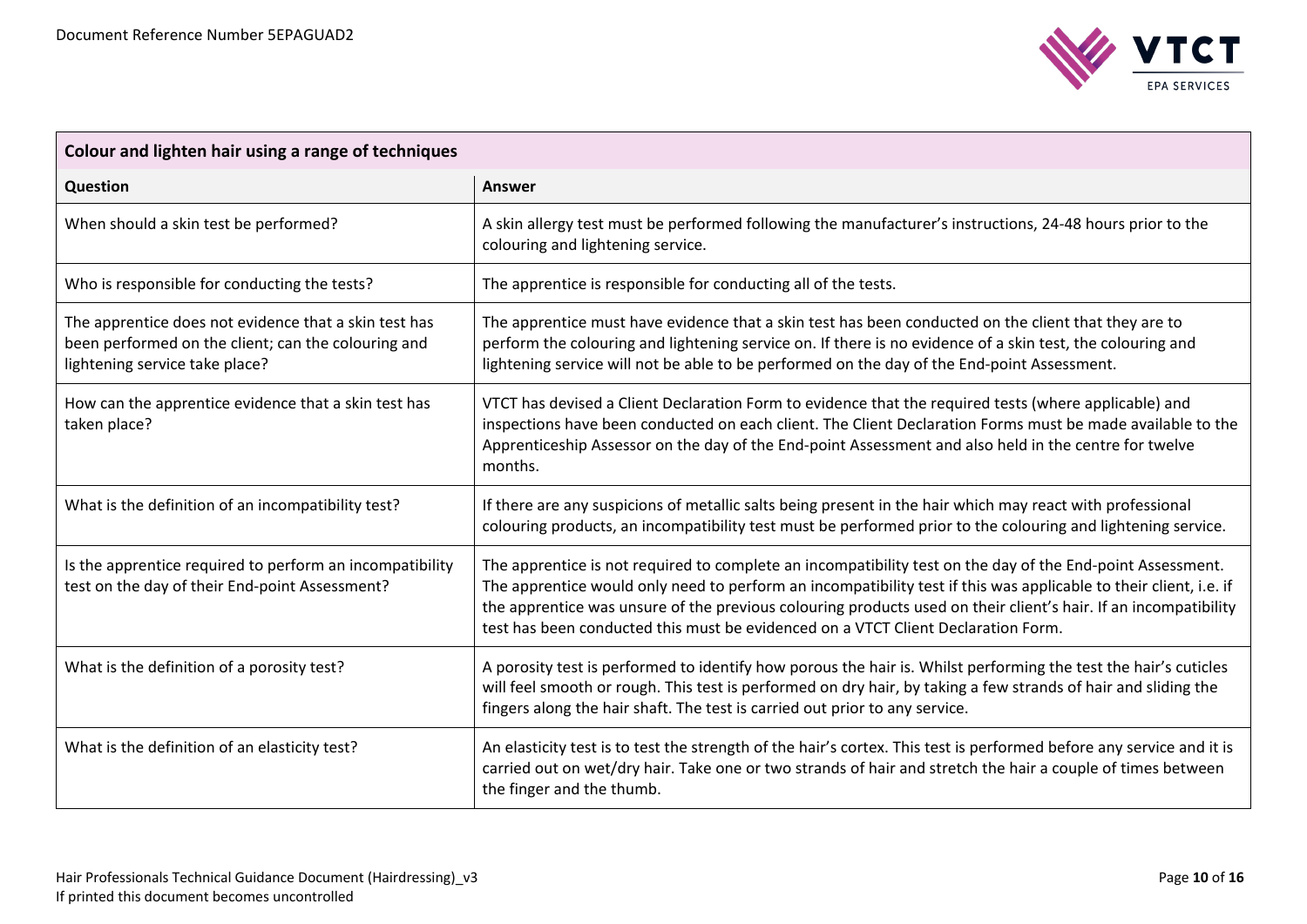

| What is the definition of a colour test?                                                                                 | A colour test is performed before a colour or lightening service to see if the desired result is achievable. This<br>test is also known as a test cutting.                                                                                                                                                                                                                                                                                                                                                                                                                                               |
|--------------------------------------------------------------------------------------------------------------------------|----------------------------------------------------------------------------------------------------------------------------------------------------------------------------------------------------------------------------------------------------------------------------------------------------------------------------------------------------------------------------------------------------------------------------------------------------------------------------------------------------------------------------------------------------------------------------------------------------------|
| What is the definition of a strand test?                                                                                 | A strand test is performed during the colouring or lightening service to check the development of the product<br>used. This is also known as a development strand test.                                                                                                                                                                                                                                                                                                                                                                                                                                  |
| Is a strand test required to check the development of<br>colour and prior to the removal of all colours?                 | Strand tests for both colouring and lightening products are to be performed following the manufacturer's<br>instructions.                                                                                                                                                                                                                                                                                                                                                                                                                                                                                |
| Are all of the tests listed required to be carried out during<br>the colouring and lightening service?                   | Not all of the tests listed are applicable to every client. A skin test, an elasticity test and a porosity test should<br>be performed prior to every colouring and lightening service. An incompatibility test and a colour test are not<br>always applicable to all clients, therefore, are not required to be completed on the day of the End-point<br>Assessment. If completed as preparation for the End-point Assessment, the results of the tests should be<br>made available for the Apprenticeship Assessor on the day of End-point Assessment and evidenced on the<br>Client Declaration Form. |
| Are gloves required during the mixing of colouring and<br>lightening products, colour application and colour<br>removal? | Yes, all of the required PPE is required for the colouring and lightening service. This includes during the<br>mixing of colouring and lightening products, colour application and the removal of colouring and lightening<br>products.                                                                                                                                                                                                                                                                                                                                                                  |
| What are the requirements for the colour and lighten<br>hair component?                                                  | The apprenticeship Assessor will observe a colouring and lightening technique which include:<br>Woven highlights<br>$\bullet$<br>A minimum of a T-section of the head which includes a change in depth and tone<br>One other colouring technique                                                                                                                                                                                                                                                                                                                                                         |
| Can the two colouring services be performed on the<br>same client?                                                       | The apprentice can perform both colouring techniques on the same client or on separate clients. However, a<br>minimum of two different colouring products must be used and two different colouring techniques<br>performed.                                                                                                                                                                                                                                                                                                                                                                              |
| What is the definition of a woven technique?                                                                             | The hair is weaved to create highlights/lowlights in the hair before application of the foil/meche and the<br>colouring/lightening product.                                                                                                                                                                                                                                                                                                                                                                                                                                                              |
| Is a spatula allowed to be used instead of foil/meche for<br>the woven highlights?                                       | No, a spatula is used for a 'pulled through' method. The apprentice must use meche/foils etc. for the woven<br>technique performed.                                                                                                                                                                                                                                                                                                                                                                                                                                                                      |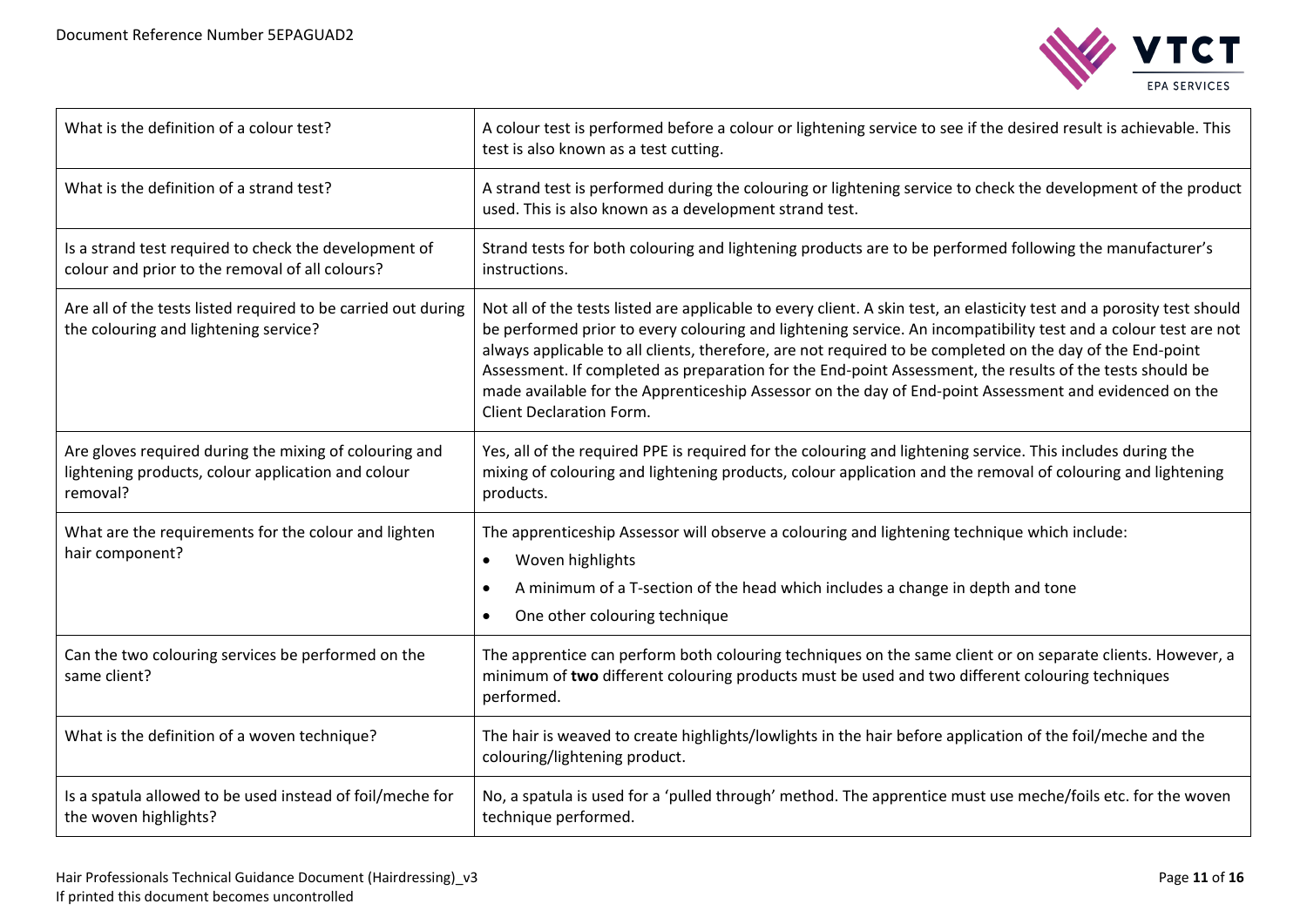

| What is the definition of a T-section?                                                      | Figure 2<br>T-section highlights consist of a section taken from the crown area to the front hairline, along the parting.<br>Sections are then taken on the side of the head from the top down to the ear and repeated on the other side<br>of the head. This creates a "T" shape on the head. The highlights must be woven to the roots of the hair.<br>Please see Figure 2 above. |
|---------------------------------------------------------------------------------------------|-------------------------------------------------------------------------------------------------------------------------------------------------------------------------------------------------------------------------------------------------------------------------------------------------------------------------------------------------------------------------------------|
| How many different products have to be used during the<br>colouring and lightening service? | A minimum of two different types of colouring products are required to be used during the colouring and<br>lightening service:<br>Semi-permanent<br>Quasi-permanent<br>$\bullet$<br>Permanent<br>Lighteners<br>Toners                                                                                                                                                               |
| What is a lightener?                                                                        | A lightener is a bleaching product.                                                                                                                                                                                                                                                                                                                                                 |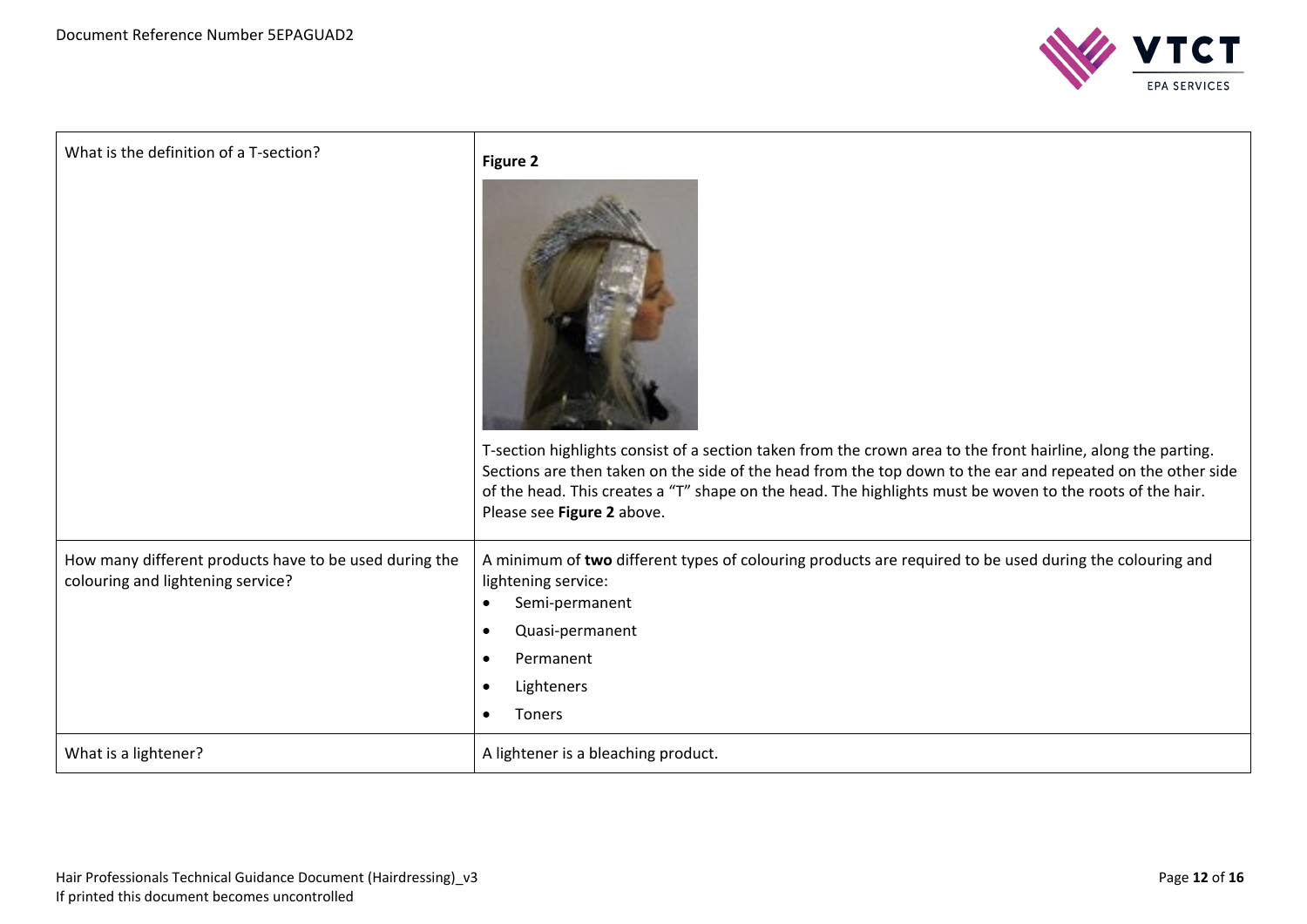

| Is a lightener required to be used during the colouring<br>and lightening service?                                     | The colouring products that are used during the colouring and lightening service are decided by the<br>apprentice:                                                                                                                                                                                                      |
|------------------------------------------------------------------------------------------------------------------------|-------------------------------------------------------------------------------------------------------------------------------------------------------------------------------------------------------------------------------------------------------------------------------------------------------------------------|
|                                                                                                                        | The apprentice must use a minimum of two different types of products:<br>semi-permanent                                                                                                                                                                                                                                 |
|                                                                                                                        | quasi-permanent                                                                                                                                                                                                                                                                                                         |
|                                                                                                                        | permanent                                                                                                                                                                                                                                                                                                               |
|                                                                                                                        | lighteners                                                                                                                                                                                                                                                                                                              |
|                                                                                                                        | toners                                                                                                                                                                                                                                                                                                                  |
| Can a toner be used to change the depth and tone of the<br>hair?                                                       | A toner is designed to alter the tone of the hair. Toners are not designed to lift the depth of the hair.                                                                                                                                                                                                               |
| Can a toner be applied at the salon basin?                                                                             | Yes, it is sufficient for a toner to be applied at the salon basin.                                                                                                                                                                                                                                                     |
| Does the apprentice have to take into account all of the<br>factors outlined for the colouring and lightening process? | The apprentice will need to take into account all of the factors listed (where applicable) for their client for the<br>colouring and lightening service, for example, the percentage of white hair, time interval from last perm or<br>relaxer and recent removal of hair extensions are not applicable to all clients. |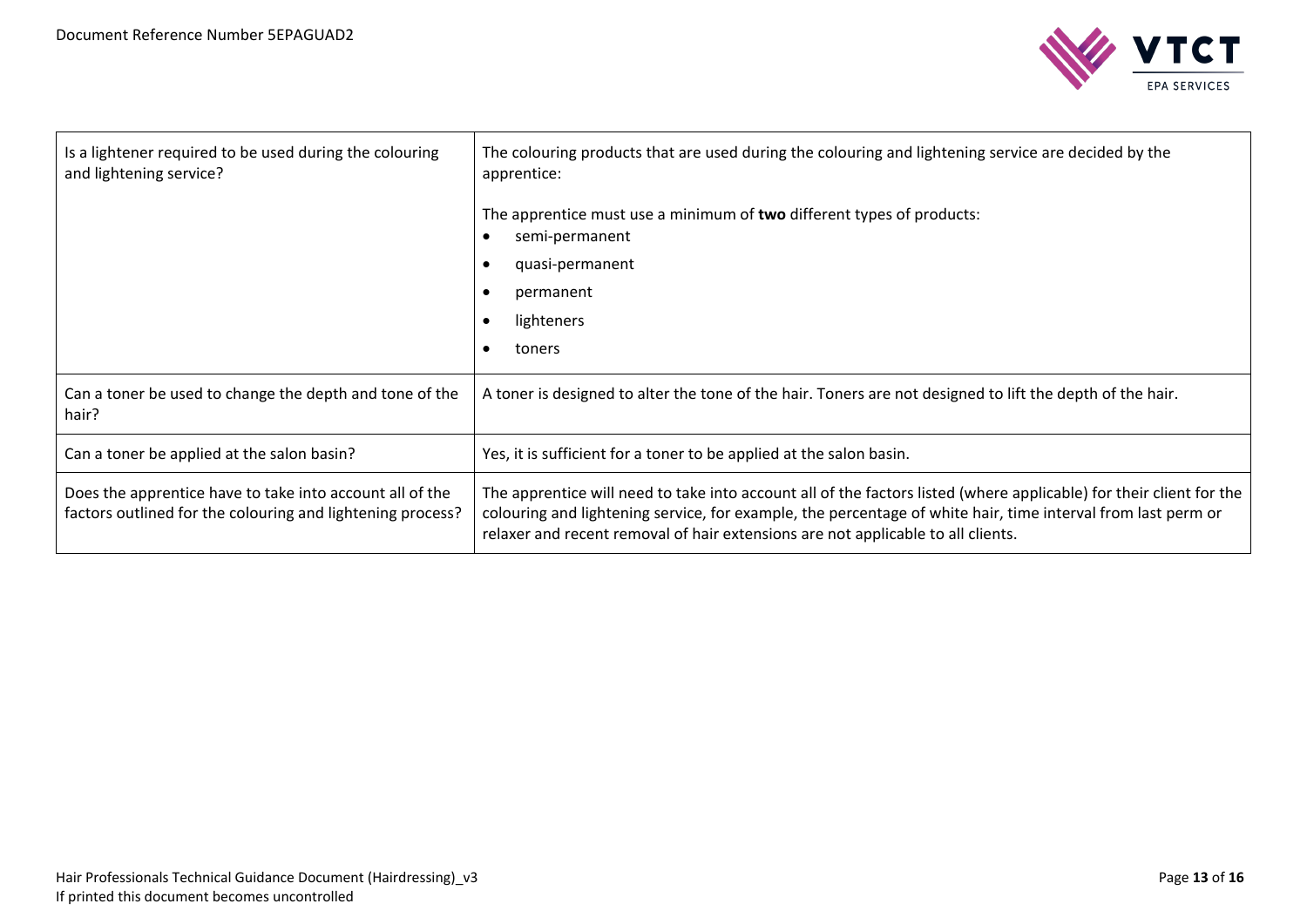

| <b>Ways of working</b>                                                                                                  |                                                                                                                                                                                                                                                          |  |  |
|-------------------------------------------------------------------------------------------------------------------------|----------------------------------------------------------------------------------------------------------------------------------------------------------------------------------------------------------------------------------------------------------|--|--|
| Question                                                                                                                | Answer                                                                                                                                                                                                                                                   |  |  |
| If the apprentice drops a comb/hairbrush or any other piece of equipment, will<br>they fail their End-point Assessment? | The apprentice will not fail their End-Point Assessment, however, they must ensure<br>that they have the spare equipment ready and it is clean and sterilised prior to use.                                                                              |  |  |
| How should the apprentice hold the hairdryer?                                                                           | A hairdryer should be held for the purpose it has been designed for. The apprentice<br>cannot place the hairdryer under their arm or between their legs during use. If the<br>hairdryer is put down whilst sectioning the hair, it must be switched off. |  |  |
| If the apprentice cuts their finger, will the apprentice fail the End-point<br>Assessment?                              | The apprentice will not fail their End-point Assessment if they accidentally cut their<br>finger. However, the apprentice must take the appropriate action to deal with the<br>cut.                                                                      |  |  |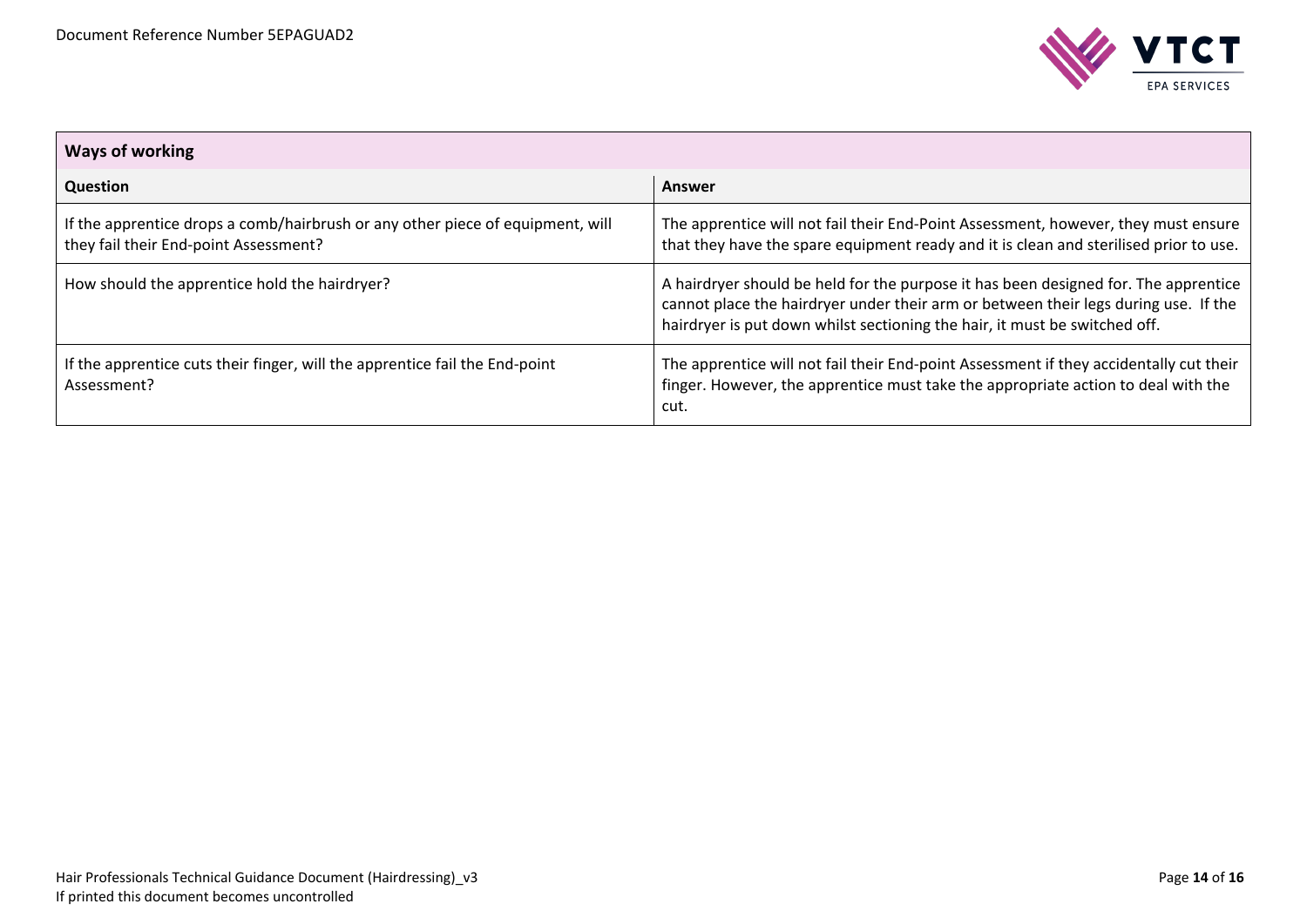

| <b>Additional guidance</b>                                                                                    |                                                                                                                                                                                                                                                                                                   |  |  |
|---------------------------------------------------------------------------------------------------------------|---------------------------------------------------------------------------------------------------------------------------------------------------------------------------------------------------------------------------------------------------------------------------------------------------|--|--|
| <b>Question</b>                                                                                               | Answer                                                                                                                                                                                                                                                                                            |  |  |
| When will the oral questions take place?                                                                      | The oral questions will take place after each service is completed. For example, once the apprentice has<br>completed the restyle. Guidance regarding the oral questions that will be asked by the Apprenticeship<br>Assessor can be found in the End-point Assessment Guide on the VTCT website. |  |  |
| Does the apprentice have to complete a consultation<br>sheet?                                                 | It is recommended that the apprentice uses the VTCT consultation sheet for End-point Assessment<br>(Hairdressing).                                                                                                                                                                                |  |  |
| Can the apprentice use their own tools during the<br>End-point Assessment?                                    | Yes, VTCT recommends that the apprentice uses their own tools during the End-point Assessment.                                                                                                                                                                                                    |  |  |
| If the apprentice changes their schedule during the<br>assessment, will they fail their End-point Assessment? | No, the apprentice will not fail their End-point Assessment if they change their schedule on the day/during<br>the End-point Assessment. However, the apprentice will have to provide the Apprenticeship Assessor with a<br>rationale for any changes made.                                       |  |  |
| Do all tools and equipment need personalised labels?                                                          | No, the apprentice's tools and equipment are not required to have personalised labels.                                                                                                                                                                                                            |  |  |